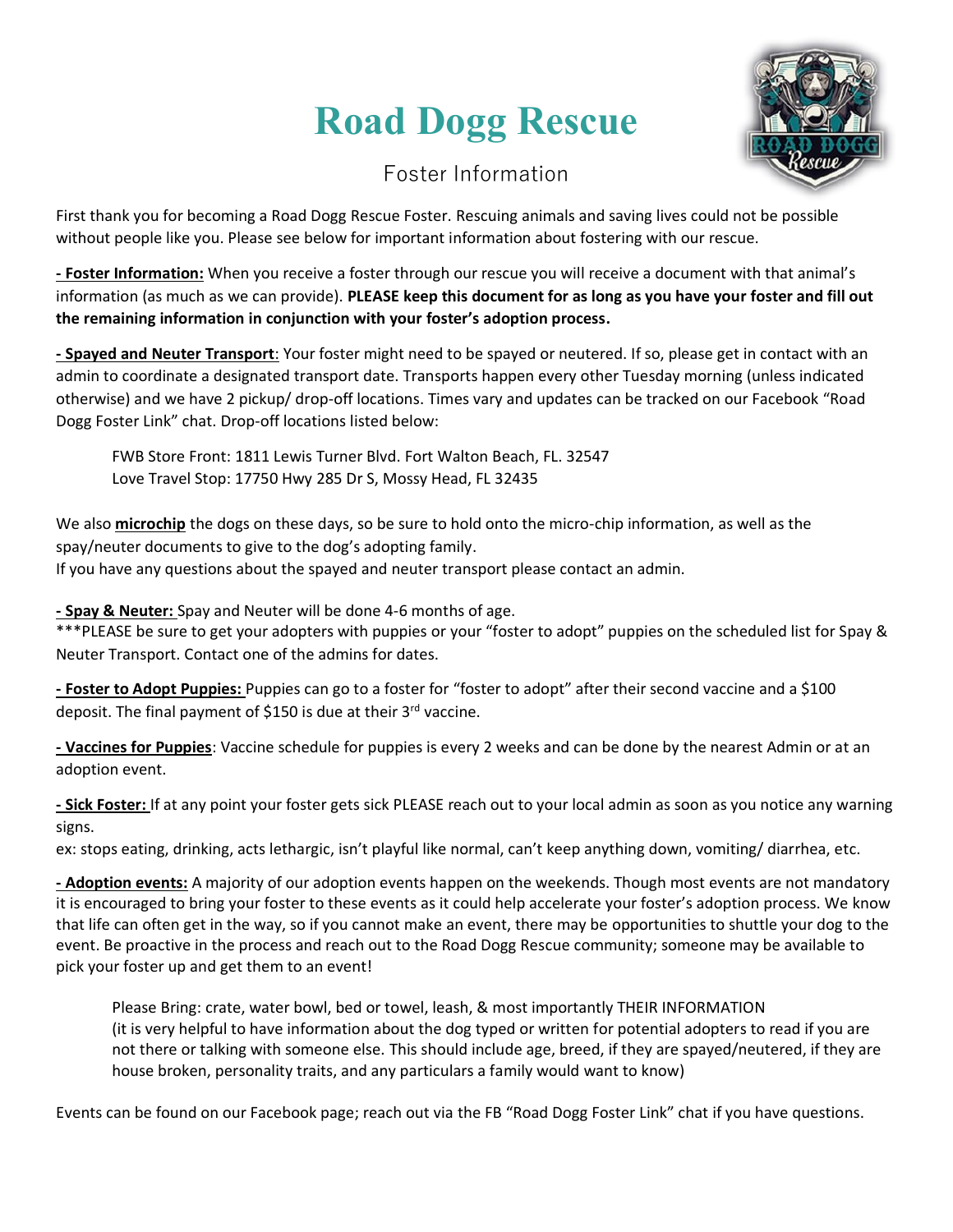## **Road Dogg Rescue**



### Foster Information

**- Potential Adopters:** As a foster parent we rely on you to find the best home for your foster. To ensure we have no returned fosters we request that you be honest about the dogs temperament and quirks. We also request that you do a screening on any potential adopters. (I.e. visit or video chat their home situation, ask about work schedules, inquire about backyards, kenneling, and bathroom breaks; **really dig into their reasons for adopting/caring for a dog**).

\* We have occasional transport to Ocala, FL if you have potential adopters around that areal or willing to drive and meet there.

**Your Foster is adopted:** Yay! Remember that paper we discussed earlier? **Please fill out the remaining information with your foster's adoption information, as well as a picture, and send it to the administration email**.

Once you fill out the remaining information please email a copy to[: roaddoggrescue@gmail.com.](mailto:roaddoggrescue@gmail.com) This will let us know they have been adopted and where to send their puppy book/ shot records to. Be sure to provide the adopting family with any documentation you physically have (microchip, spay/neuter, etc.) so they can provide it to their vet.

Puppy under 1 yr: \$250 ... Adult (1yr or older): \$200 … Senior Special: TBD

Fees can be paid to our Venmo or PayPal (select friends & family) or [Square](mailto:https://www.roaddoggrescue.com/make-a-donation) account.



venmo



**Local Admins:** 

**Destin** – Stella Lindsey (founder) **Pensacola-** Lauren Bartz (medical) & Meech Oue **Navarre/Mary Ester/ East Milton/ Gulf Breeze** – Misty Busch **FWB** – Lorie Thompson (office manager & event coordinator) **Niceville** – Lolly Schnapperton (rescueme website) **Santa Rosa/ Panama** – Jessica Gonnam-Jacobus **Crestview/ Defuniak** – Penny Pinkham (neuter/spay transport)